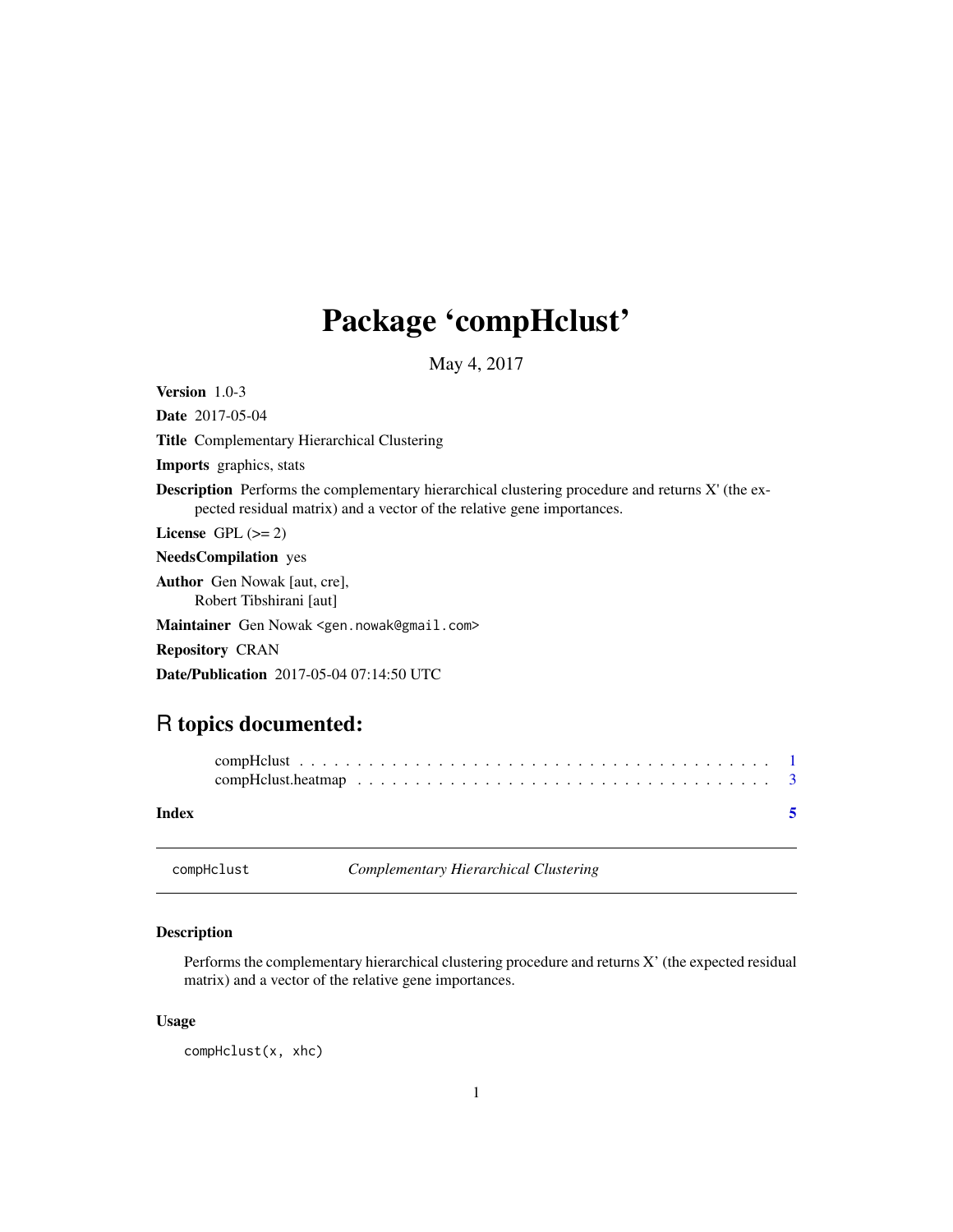<span id="page-1-0"></span>2 compHclust

#### **Arguments**

|     | A numeric matrix X, where interest lies in clustering its columns.                            |
|-----|-----------------------------------------------------------------------------------------------|
| xhc | An object of class helust, specifically, a hierarchical clustering of the columns<br>of $X$ . |

#### Details

This function performs the complementary hierarchical clustering procedure, as described in Nowak and Tibshirani (2008). Although applicable to any numeric matrix  $X$ , we typically think of  $X$  as microarray data with the rows as genes and the columns as samples, with the number of genes much greater than the number of samples. The goal of the procedure is to uncover structures present in the data that arise from 'weak' genes.

Given X and a hierarchical clustering of the columns of X, the function returns  $X'$ , which represents a modified version of X with the structural features arising from the strong genes removed. Using information present in the hierarchical clustering, we perform a series of linear regressions and set X' to be the expected value of the resulting residuals. Details are given in Nowak and Tibshirani  $(2008)$ . The user can then apply a hierarchical clustering algorithm to cluster the columns of X' to discover any important structures arising from the weaker genes.

The function also returns a vector of length equal to the number of rows of X, where the *i*th element is equal to the relative gene importance of the *i*th gene. The relative gene importance lies between 0 and 1, with a value close to 1 indicating that a gene (row) was strongly influential in the hierarchical clustering of the columns of X.

#### Value

A list with components:

| x.prime  | The expected residual matrix X'.           |
|----------|--------------------------------------------|
| gene.imp | A vector of the relative gene importances. |

#### Author(s)

Gen Nowak <gen.nowak@gmail.com> and Robert Tibshirani

#### References

Nowak, G. and Tibshirani, R. (2008) Complementary hierarchical clustering. *Biostatistics*, 9(3), 467–483.

#### See Also

[hclust](#page-0-1)

#### Examples

## Creating example microarray data with rows as genes and columns as ## samples. Rows 1-20 represent the 'strong' genes which differentiate ## samples 1-4 from samples 5-8. Rows 31-50 represent the 'weak' genes ## which differentiate the odd numbered samples from the even numbered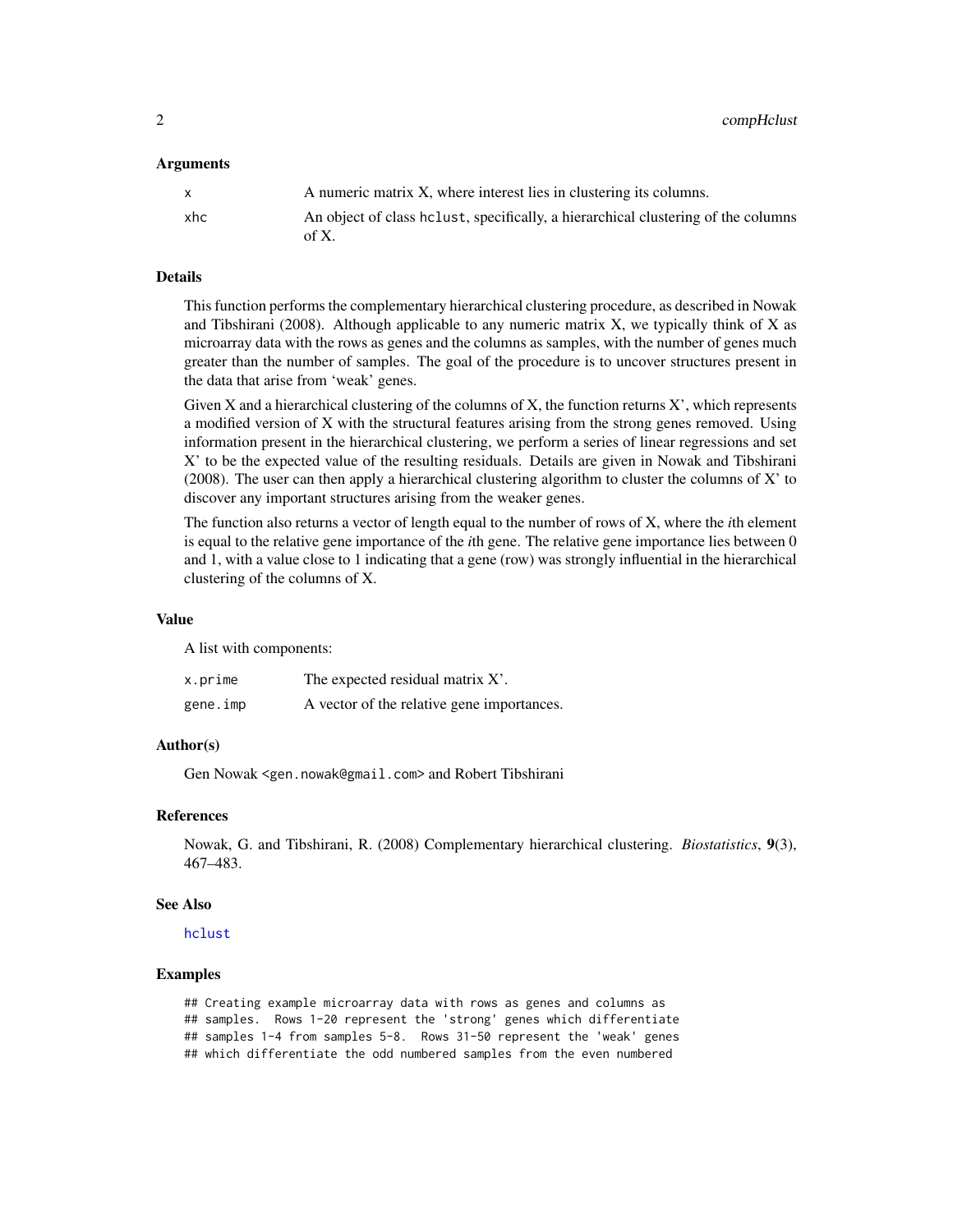#### <span id="page-2-0"></span>compHclust.heatmap 3

```
## samples.
set.seed(4872)
x <- matrix(0,nrow=50,ncol=8)
x[1:20, 1:4] < -8x[1:20,5:8] < -8x[31:50, c(1,3,5,7)] \leftarrow 4x[31:50,-c(1,3,5,7)] \leftarrow -4x \leftarrow x + \text{matrix}(rnorm(50*8), ncol=8)## Hierarchically cluster the columns of x.
x.hc \leftarrow \text{hclust}(as.dist(1-cor(x)))## Run complementary hierarchical clustering.
x.\text{chc} \leq -\text{complclust}(x, x.\text{hc})xp <- x.chc$x.prime
x.gi <- x.chc$gene.imp
## Hierarchically cluster the columns of x'.
xp.hc <- hclust(as.dist(1-cor(xp)))
xp.gi <- compHclust(xp,xp.hc)$gene.imp
## We use the function 'compHclust.heatmap' to display the
## initial and complementary clusterings.
## The initial clustering.
compHclust.heatmap(x,x.hc,x.gi,d.title="Initial Clustering")
## The complementary clustering.
compHclust.heatmap(xp,xp.hc,xp.gi,d.title="Complementary Clustering")
```
compHclust.heatmap *Heat Map for Complementary Hierarchical Clustering*

#### Description

Displays a heat map of  $X$ , a dendrogram of the clustering of the columns of  $X$  and a bar plot of the relative gene importances.

#### Usage

```
compHclust.heatmap(x, xhc, gi, d.title = "Cluster Dendrogram",
                   hm.lab = TRUE, hm.lab.cex = 1, d.ht = 0.25,
                   gi. width = 0.5, d. max = c(0, 4, 4, 2),hm.max = c(5, 4, 2, 2)
```
#### Arguments

| X   | A numeric matrix X, where interest lies in clustering its columns.                         |
|-----|--------------------------------------------------------------------------------------------|
| xhc | An object of class helust, specifically, a hierarchical clustering of the columns<br>of X. |
| gi  | A vector of the relative gene importances, as returned by compHclust.                      |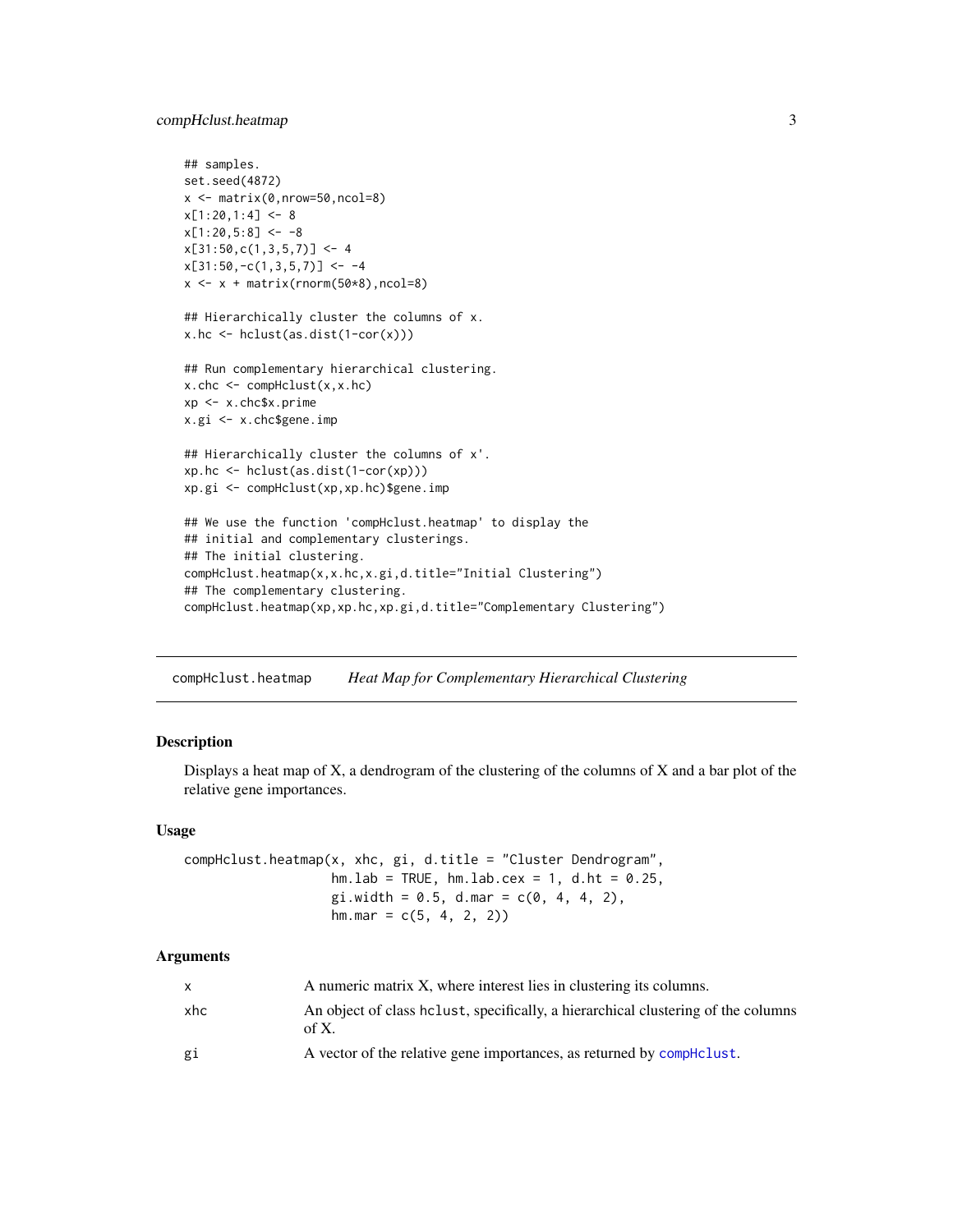<span id="page-3-0"></span>

| d.title    | The title for the dendrogram.                                                                                                                                                        |
|------------|--------------------------------------------------------------------------------------------------------------------------------------------------------------------------------------|
| hm.lab     | Logical. If true, the columns of the heat map are labeled with column numbers.                                                                                                       |
| hm.lab.cex | The magnification to be used for the column labels relative to the current setting<br>of cex. See axis and par.                                                                      |
| d.ht       | The relative height of the plotting region for the dendrogram. Note that the<br>relative height of the plotting region for the heat map is set to 1. See layout.                     |
| gi.width   | The relative width of the plotting region for the relative gene importance plot.<br>Note that the relative width of the plotting region for the heat map is set to 1.<br>See layout. |
| d.mar      | The margins of the plotting region for the dendrogram. See par.                                                                                                                      |
| hm.mar     | The margins of the plotting region for the heat map. See par.                                                                                                                        |
|            |                                                                                                                                                                                      |

#### Details

Given a numeric matrix X, a hierarchical clustering of the columns of X and a vector of the relative gene importances as returned by [compHclust](#page-0-2), this function displays a heat map of X with a dendrogram above and a bar plot of the relative gene importances to the right. The columns of X are reordered to correspond with the leaves of the dendrogram.

This function can be fragile - depending on the dimensions of X, some of the arguments such as the margins, heights and widths of the plotting regions may need to be tweaked in order for the figure to look nice. However, it provides a quick and easy way of displaying the output of [compHclust](#page-0-2) and seeing which genes (rows) may be most influential in the clustering of the samples (columns).

For examples of its usage, see the help file for [compHclust](#page-0-2).

#### Author(s)

Gen Nowak <gen.nowak@gmail.com> and Robert Tibshirani

#### References

Nowak, G. and Tibshirani, R. (2008) Complementary hierarchical clustering. *Biostatistics*, 9(3), 467–483.

#### See Also

[compHclust](#page-0-2)